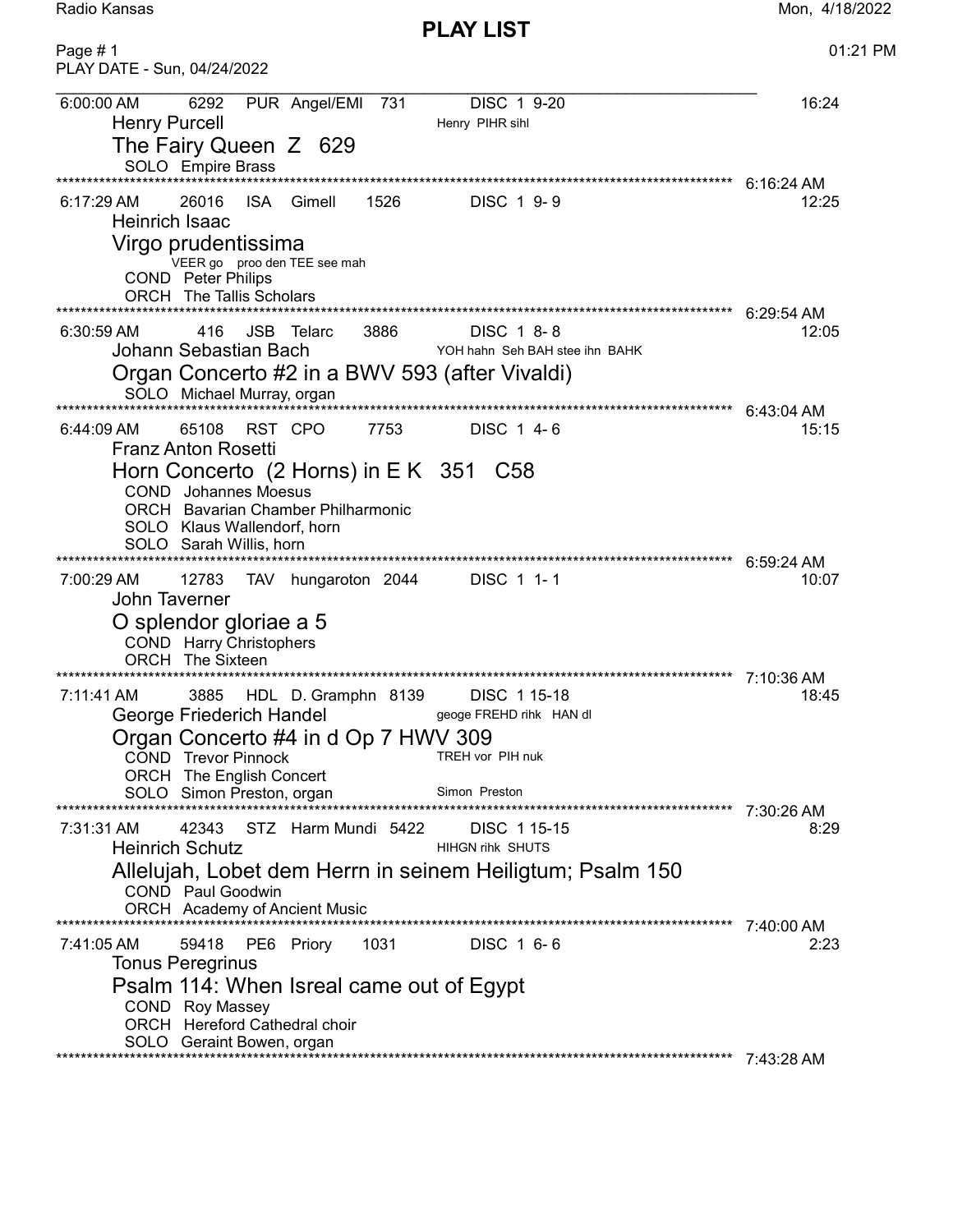PLAY LIST

Radio Kansas Mon, 4/18/2022

Page # 2 01:21 PM PLAY DATE - Sun, 04/24/2022 7:44:33 AM 9134 PUN Supraphon 1636 DISC 1 4- 6 14:03 Giovanni Punto Joe-VAH-nee POON-toh ("OO" as in look) Horn Concerto #6 in E-Flat COND Frantisek Vajnar VIE-nahr<br>ORCH Praque Chamber Orchestra Praha ORCH Prague Chamber Orchestra SOLO Vladimira Klanska, horn \*\*\*\*\*\*\*\*\*\*\*\*\*\*\*\*\*\*\*\*\*\*\*\*\*\*\*\*\*\*\*\*\*\*\*\*\*\*\*\*\*\*\*\*\*\*\*\*\*\*\*\*\*\*\*\*\*\*\*\*\*\*\*\*\*\*\*\*\*\*\*\*\*\*\*\*\*\*\*\*\*\*\*\*\*\*\*\*\*\*\*\*\*\*\*\*\*\*\*\*\*\*\*\*\*\*\*\*\*\* 7:58:36 AM 7:59:41 AM 35351 JSB Harm Mundi 1078 DISC 1 12-18 26:10 Johann Sebastian Bach Cantata #42: BWV 42 Am Abend aber desselbigen Sabbats COND Philippe Herreweghe fee LEEP HEHR uh vehg ORCH Orch de la Chapelle Royale SOLO Collegium Vocale SOLO Barbara Schlick, soprano SOLO Gerard Lesne, counter-tenor zjai-RARD LEZ-n(eh) SOLO Howard Crook, tenor SOLO Peter Kooy, bass \*\*\*\*\*\*\*\*\*\*\*\*\*\*\*\*\*\*\*\*\*\*\*\*\*\*\*\*\*\*\*\*\*\*\*\*\*\*\*\*\*\*\*\*\*\*\*\*\*\*\*\*\*\*\*\*\*\*\*\*\*\*\*\*\*\*\*\*\*\*\*\*\*\*\*\*\*\*\*\*\*\*\*\*\*\*\*\*\*\*\*\*\*\*\*\*\*\*\*\*\*\*\*\*\*\*\*\*\*\* 8:25:51 AM 8:26:56 AM 26743 MOZ hungaroton 1347 DISC 1 1- 1 4:02 Wolfgang Amadeus Mozart VOLF gahng Ah muh DAY uhs MOHT zahrt Church Sonata #16 for Organ & Strings in C # 329 COND Robert King ORCH King's Consort \*\*\*\*\*\*\*\*\*\*\*\*\*\*\*\*\*\*\*\*\*\*\*\*\*\*\*\*\*\*\*\*\*\*\*\*\*\*\*\*\*\*\*\*\*\*\*\*\*\*\*\*\*\*\*\*\*\*\*\*\*\*\*\*\*\*\*\*\*\*\*\*\*\*\*\*\*\*\*\*\*\*\*\*\*\*\*\*\*\*\*\*\*\*\*\*\*\*\*\*\*\*\*\*\*\*\*\*\*\* 8:30:58 AM 8:32:03 AM 5161 HWL hungaroton 2722 DISC 1 8-9 Herbert Howells Magnificat & Nunc Dimittis... ...For St. Paul's Cathedral COND John Scott SOLO Christopher Dearnley, organ DERN lee SOLO Choir of St Paul's Cathedral Choir of St Paul's Cathedral \*\*\*\*\*\*\*\*\*\*\*\*\*\*\*\*\*\*\*\*\*\*\*\*\*\*\*\*\*\*\*\*\*\*\*\*\*\*\*\*\*\*\*\*\*\*\*\*\*\*\*\*\*\*\*\*\*\*\*\*\*\*\*\*\*\*\*\*\*\*\*\*\*\*\*\*\*\*\*\*\*\*\*\*\*\*\*\*\*\*\*\*\*\*\*\*\*\*\*\*\*\*\*\*\*\*\*\*\*\* 8:44:18 AM 8:45:23 AM 61258 HDL Harm Mundi 1425 DISC 1 19-27 14:42 George Friederich Handel **George FREHD rihk HAN dl** Almira: Suite of Instrumental music ORCH Akademie fur Alte Musik Berlin \*\*\*\*\*\*\*\*\*\*\*\*\*\*\*\*\*\*\*\*\*\*\*\*\*\*\*\*\*\*\*\*\*\*\*\*\*\*\*\*\*\*\*\*\*\*\*\*\*\*\*\*\*\*\*\*\*\*\*\*\*\*\*\*\*\*\*\*\*\*\*\*\*\*\*\*\*\*\*\*\*\*\*\*\*\*\*\*\*\*\*\*\*\*\*\*\*\*\*\*\*\*\*\*\*\*\*\*\*\* 9:00:05 AM 9:01:10 AM 7268 JSB D. Gramphn 126 DISC 2 2- 2<br>Johann Sebastian Bach YOH hahn Seh BAH stee ihn BAHK YOH hahn Seh BAH stee ihn BAHK Pastorale in F BWV 590 SOLO Ton Koopman, organ \*\*\*\*\*\*\*\*\*\*\*\*\*\*\*\*\*\*\*\*\*\*\*\*\*\*\*\*\*\*\*\*\*\*\*\*\*\*\*\*\*\*\*\*\*\*\*\*\*\*\*\*\*\*\*\*\*\*\*\*\*\*\*\*\*\*\*\*\*\*\*\*\*\*\*\*\*\*\*\*\*\*\*\*\*\*\*\*\*\*\*\*\*\*\*\*\*\*\*\*\*\*\*\*\*\*\*\*\*\* 9:13:13 AM 9:14:18 AM 50314 LDF ASV 3288 DISC 1 12-12 13:09 Nicholas Ludford LUDD ferd Ave Maria Ancilla Trinitatis COND Andrew Carwood SOLO The Cardinall's Musick Cardinals Music \*\*\*\*\*\*\*\*\*\*\*\*\*\*\*\*\*\*\*\*\*\*\*\*\*\*\*\*\*\*\*\*\*\*\*\*\*\*\*\*\*\*\*\*\*\*\*\*\*\*\*\*\*\*\*\*\*\*\*\*\*\*\*\*\*\*\*\*\*\*\*\*\*\*\*\*\*\*\*\*\*\*\*\*\*\*\*\*\*\*\*\*\*\*\*\*\*\*\*\*\*\*\*\*\*\*\*\*\*\* 9:27:27 AM 9:28:32 AM 65629 JSB Angel/EMI 8037 DISC 1 15-17 Johann Sebastian Bach YOH hahn Seh BAH stee ihn BAHK Concerto in C S 1055 SOLO Alison Balsom, trumpet SOLO Alina Ibragimova, violin SOLO Colm Carey, organ SOLO Alastair Ross, harpsichord SOLO Mark Caudle, viol \*\*\*\*\*\*\*\*\*\*\*\*\*\*\*\*\*\*\*\*\*\*\*\*\*\*\*\*\*\*\*\*\*\*\*\*\*\*\*\*\*\*\*\*\*\*\*\*\*\*\*\*\*\*\*\*\*\*\*\*\*\*\*\*\*\*\*\*\*\*\*\*\*\*\*\*\*\*\*\*\*\*\*\*\*\*\*\*\*\*\*\*\*\*\*\*\*\*\*\*\*\*\*\*\*\*\*\*\*\* 9:42:05 AM